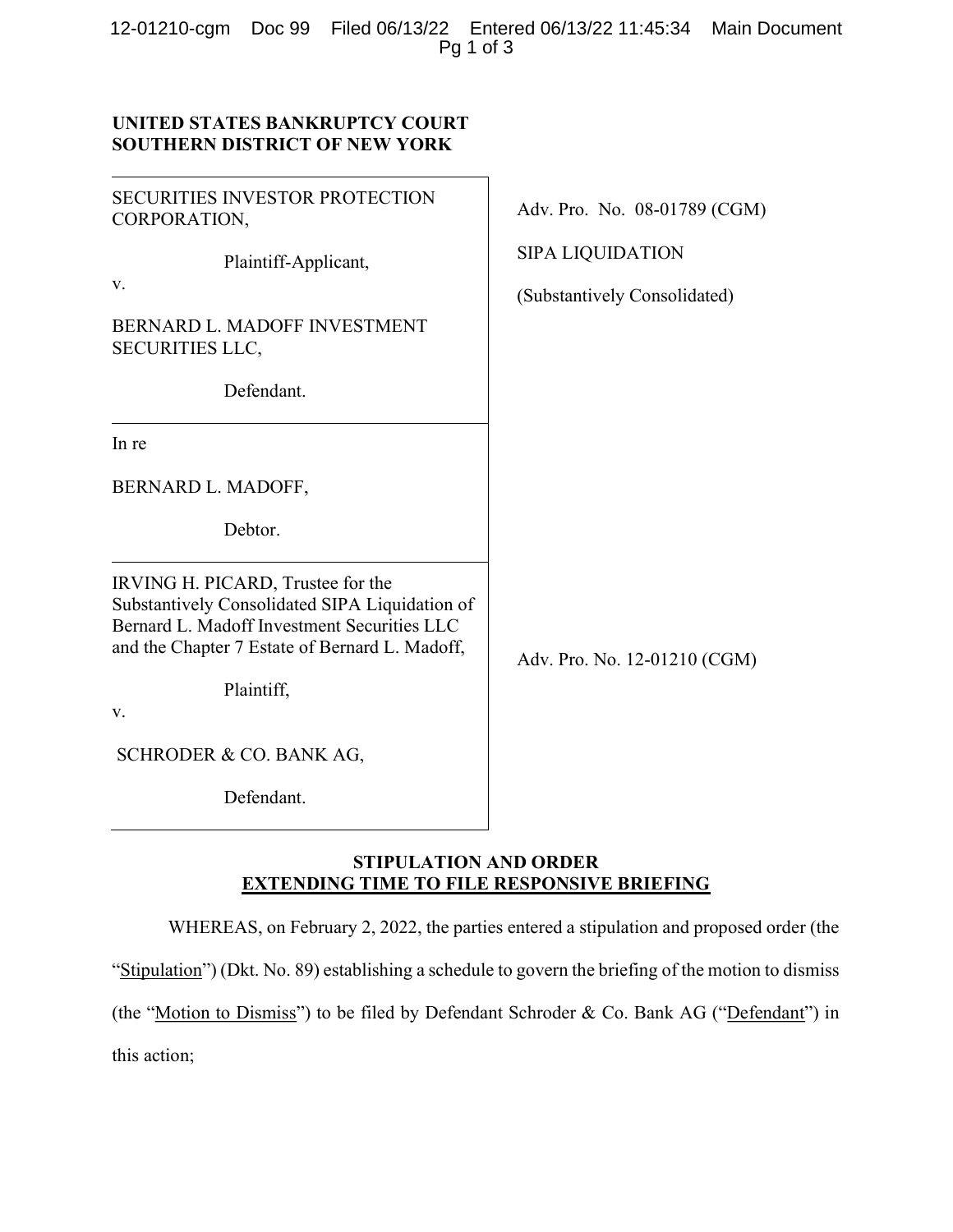#### 12-01210-cgm Doc 99 Filed 06/13/22 Entered 06/13/22 11:45:34 Main Document Pg 2 of 3

WHEREAS, pursuant to the Stipulation, Defendant filed an opening brief in support of the Motion to Dismiss on March 11, 2022, and Plaintiff filed its brief opposing that motion on May 11, 2022; and

WHEREAS, pursuant to the Stipulation, Defendant was to file a reply brief in further support of the Motion to Dismiss on or before June 13, 2022.

NOW, THEREFORE, IT IS HEREBY STIPULATED AND AGREED, by and between the parties hereto, that:

1. Defendant's time to file its reply brief in further support of the Motion to Dismiss is extended until June 22, 2022. This is the first such extension, and it is necessitated by Defendants' counsel experiencing unforeseen medical issues and family obligations.

2. No other term of the Stipulation shall be altered by this further stipulation.

3. Except as expressly set forth herein, the parties to this stipulation reserve all rights and defenses that they may have in this action, and entry into this stipulation shall not impair or otherwise affect such rights and defenses, including, without limitation, any objection to jurisdiction of this Court.

4. This stipulation may be signed by counsel in any number of counterparts, each of which when so signed shall be an original, but all of which shall together constitute one and the same instrument.

[Remainder of Page Intentionally Left Blank]